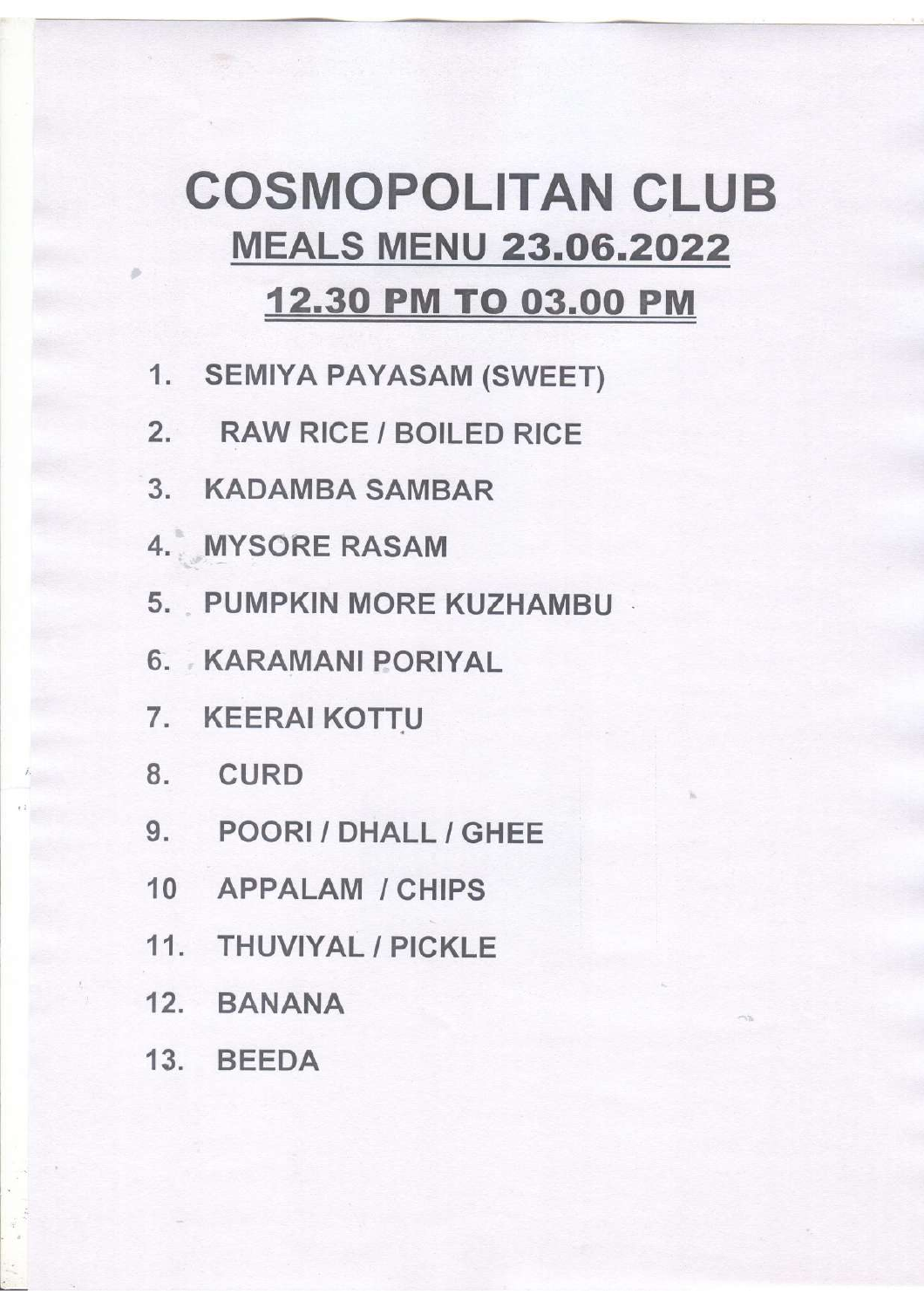

## **COSMOPOLITAN CLUB**



**23/06/2022: Thursday**

## **Vegetarian**

|                                              |        | <b>SOUPS</b>                                                  |        |  |
|----------------------------------------------|--------|---------------------------------------------------------------|--------|--|
| <b>SWEET AND SNACKS</b>                      |        | 12.30 p.m. TO 3.00 & 6.30 TO 10.00 p.m.                       |        |  |
| <b>BOONDHI LADDU</b>                         | 30.00  | <b>SWEET CORN VEG SOUP.</b>                                   | 75.00  |  |
| <b>OMAPODI (50gms)</b>                       | 25.00  |                                                               |        |  |
| <b>KARASEV (50gms)</b>                       | 26.00  | <b>VEG CHINESE</b><br>12.30 p.m. TO 3.00 & 6.30 TO 10.00 p.m. |        |  |
| <b>CASHEWNUT FRY</b>                         | 65.00  |                                                               |        |  |
| <b>CORN CHIPS.</b>                           | 22.00  | <b>CHILLI PANEER</b>                                          | 145.00 |  |
|                                              |        | <b>VEG. FRIED RICE.</b>                                       | 149.00 |  |
| 12.30P.M. TO 3.00 P.M<br><b>COMBO MEALS.</b> | 110.00 | <b>VEG.NOODLES.</b>                                           | 160.00 |  |
| <b>BREAD BATH</b>                            | 60.00  | <b>GOBI MANCHURIAN DRY/GRAVY</b>                              | 140.00 |  |
|                                              |        | <b>MUSHROOM PEPPER SALT</b>                                   | 125.00 |  |
| 12.30 PM TO 04.30 PM                         |        | <b>BABY CORN PEPPER SALT</b>                                  | 130.00 |  |
| <b>RAW JACK FRUIT BRIYANI</b>                | 150.00 | <b>VEG TANDOORI</b>                                           |        |  |
| <b>ONION SAMOSA</b>                          | 60.00  | 12.30 p.m. TO 3.00 & 6.30 TO 10.00 p.m.                       |        |  |
| <b>RASA VADAI (SINGLE)</b>                   | 30.00  |                                                               |        |  |
| <b>SAMBAR VADAI (SINGLE)</b>                 | 30.00  | <b>PANNER TIKKA</b>                                           | 139.00 |  |
| <b>MELAGU RASAM</b>                          | 24.00  | <b>PANEER BUTTER MASALA</b>                                   | 155.00 |  |
| <b>CURD RICE</b>                             | 65.00  | <b>MIXED VEG CURRY</b>                                        | 120.00 |  |
|                                              |        | <b>DHALL FRY</b>                                              | 120.00 |  |
| <b>TODAY SPL VEG 5:00 PM</b>                 |        | <b>MUSHROOM MASALA</b>                                        | 140.00 |  |
| <b>4.30 PM TO 10.00 PM</b>                   |        | <b>BUTTER ROTI</b>                                            | 49.00  |  |
| <b>GHEE ONION RAVA DOSAI</b>                 | 82.00  | <b>NAAN</b>                                                   | 45.00  |  |
| <b>BREAD BATH</b>                            | 60.00  | <b>GARLIC NAAN</b>                                            | 60.00  |  |
| <b>MEDU PAKODA</b>                           | 53.00  | <b>KULCHA</b>                                                 | 45.00  |  |
| <b>VEG.VADAI</b>                             | 55.00  |                                                               |        |  |
| <b>MASAL VADAI (4 Nos)</b>                   | 48.00  |                                                               |        |  |
| <b>ASSORTED BAJJI (4 Nos)</b>                | 60.00  |                                                               |        |  |
| <b>MINI IDLI SAMBAR (10 Nos)</b>             | 44.00  |                                                               |        |  |
| <b>IDLI FRY (10 Nos)</b>                     | 40.00  |                                                               |        |  |
| <b>MASALA PEANUT</b>                         | 35.00  |                                                               |        |  |
| <b>FRIED PEANUT WITH GARLIC</b>              | 40.00  |                                                               |        |  |
|                                              |        |                                                               |        |  |
| <b>REGULAR MENU</b><br><b>MILK</b>           | 22.00  |                                                               |        |  |
| <b>TEA CUP</b>                               | 20.00  |                                                               |        |  |
| <b>COFFEE CUP</b>                            | 22.00  |                                                               |        |  |
| <b>TEA CUP PALM JAGGERY</b>                  | 26.00  |                                                               |        |  |
| <b>COFFEE CUP PALM JAGGERY</b>               | 27.00  |                                                               |        |  |
| SUKKU COFFEE PALM JAGGERY                    | 31.00  |                                                               |        |  |
| <b>RICE IDLI</b>                             | 27.00  |                                                               |        |  |
| <b>RICE DOSAI</b>                            | 58.00  |                                                               |        |  |
| <b>KAL DOSAI</b>                             | 65.00  |                                                               |        |  |
| <b>GHEE ROAST</b>                            | 70.00  |                                                               |        |  |
| <b>ONION/ PODI/ TOMATO/ OOTHAPPAM</b>        | 70.00  |                                                               |        |  |
|                                              |        |                                                               |        |  |
| 2                                            |        |                                                               |        |  |
|                                              |        |                                                               |        |  |
|                                              |        |                                                               |        |  |
|                                              |        |                                                               |        |  |
|                                              |        |                                                               |        |  |
|                                              |        |                                                               |        |  |
|                                              |        |                                                               |        |  |
|                                              |        |                                                               |        |  |
|                                              |        |                                                               |        |  |